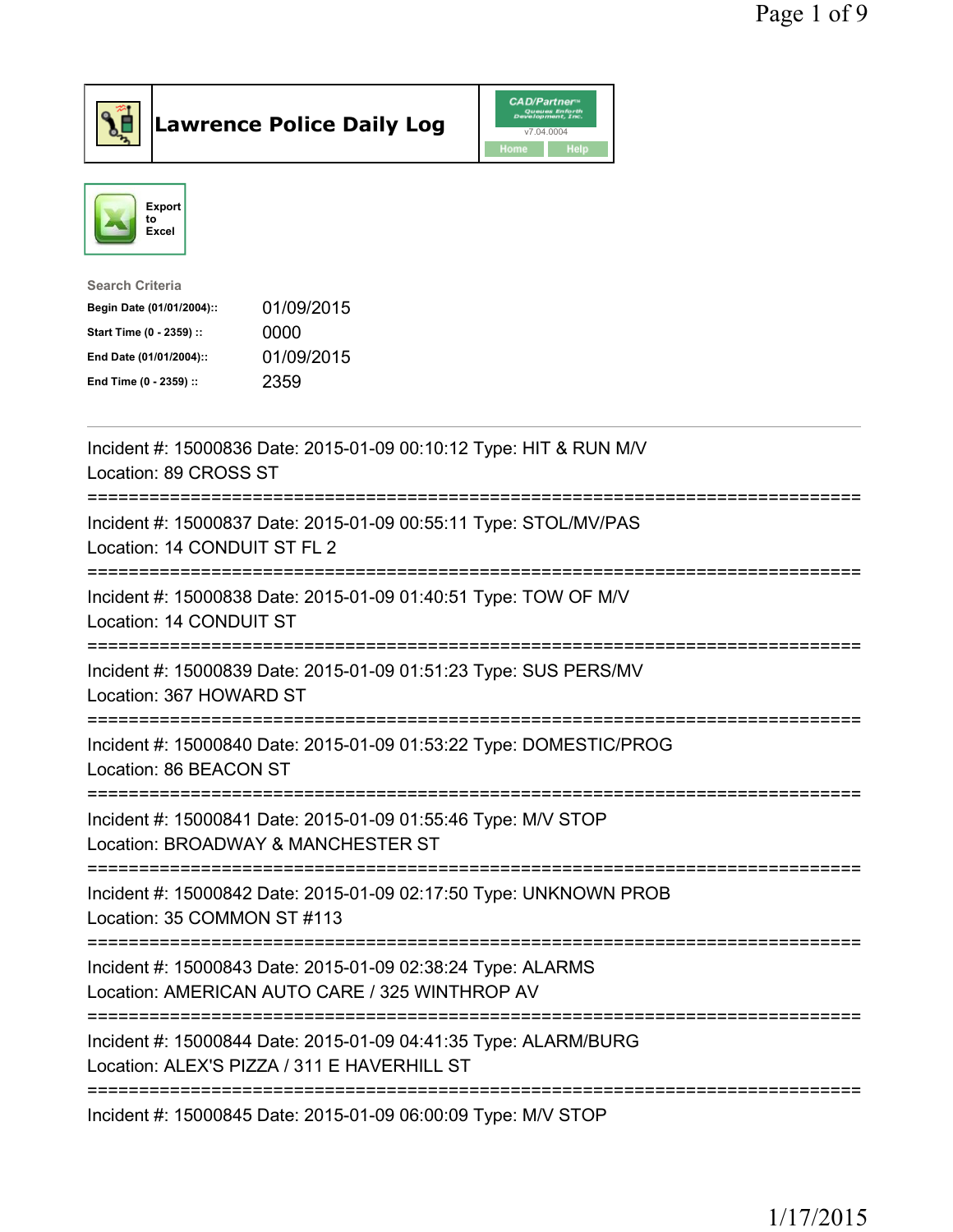Location: FRANKLIN ST & METHUEN ST =========================================================================== Incident #: 15000846 Date: 2015-01-09 06:06:58 Type: DISTURBANCE Location: 353 ELM ST =========================================================================== Incident #: 15000847 Date: 2015-01-09 06:17:14 Type: ALARM/BURG Location: 6 ADAMS ST =========================================================================== Incident #: 15000848 Date: 2015-01-09 08:53:45 Type: A&B PAST Location: 70 N PARISH RD =========================================================================== Incident #: 15000850 Date: 2015-01-09 08:55:05 Type: DRUG VIO Location: 255 E HAVERHILL ST =========================================================================== Incident #: 15000849 Date: 2015-01-09 08:55:29 Type: AUTO ACC/NO PI Location: COMMON ST & FRANKLIN =========================================================================== Incident #: 15000851 Date: 2015-01-09 09:06:56 Type: AUTO ACC/NO PI Location: 73 WINTHROP AV =========================================================================== Incident #: 15000852 Date: 2015-01-09 09:10:07 Type: MEDIC SUPPORT Location: 136 MT VERNON ST =========================================================================== Incident #: 15000853 Date: 2015-01-09 09:26:59 Type: SPECIAL CHECK Location: 611 COMMON ST =========================================================================== Incident #: 15000854 Date: 2015-01-09 09:29:15 Type: AUTO ACC/NO PI Location: MAY ST & RESERVOIR ST =========================================================================== Incident #: 15000855 Date: 2015-01-09 09:38:51 Type: ALARM/BURG Location: 243 SALEM ST =========================================================================== Incident #: 15000856 Date: 2015-01-09 09:57:31 Type: SPECIAL CHECK Location: 342 BROADWAY =========================================================================== Incident #: 15000857 Date: 2015-01-09 10:06:09 Type: AUTO ACC/NO PI Location: 492 HAVERHILL ST =========================================================================== Incident #: 15000858 Date: 2015-01-09 10:43:48 Type: AUTO ACC/NO PI Location: 434 BROADWAY =========================================================================== Incident #: 15000859 Date: 2015-01-09 10:49:20 Type: AUTO ACC/NO PI Location: 160 FRANKLIN ST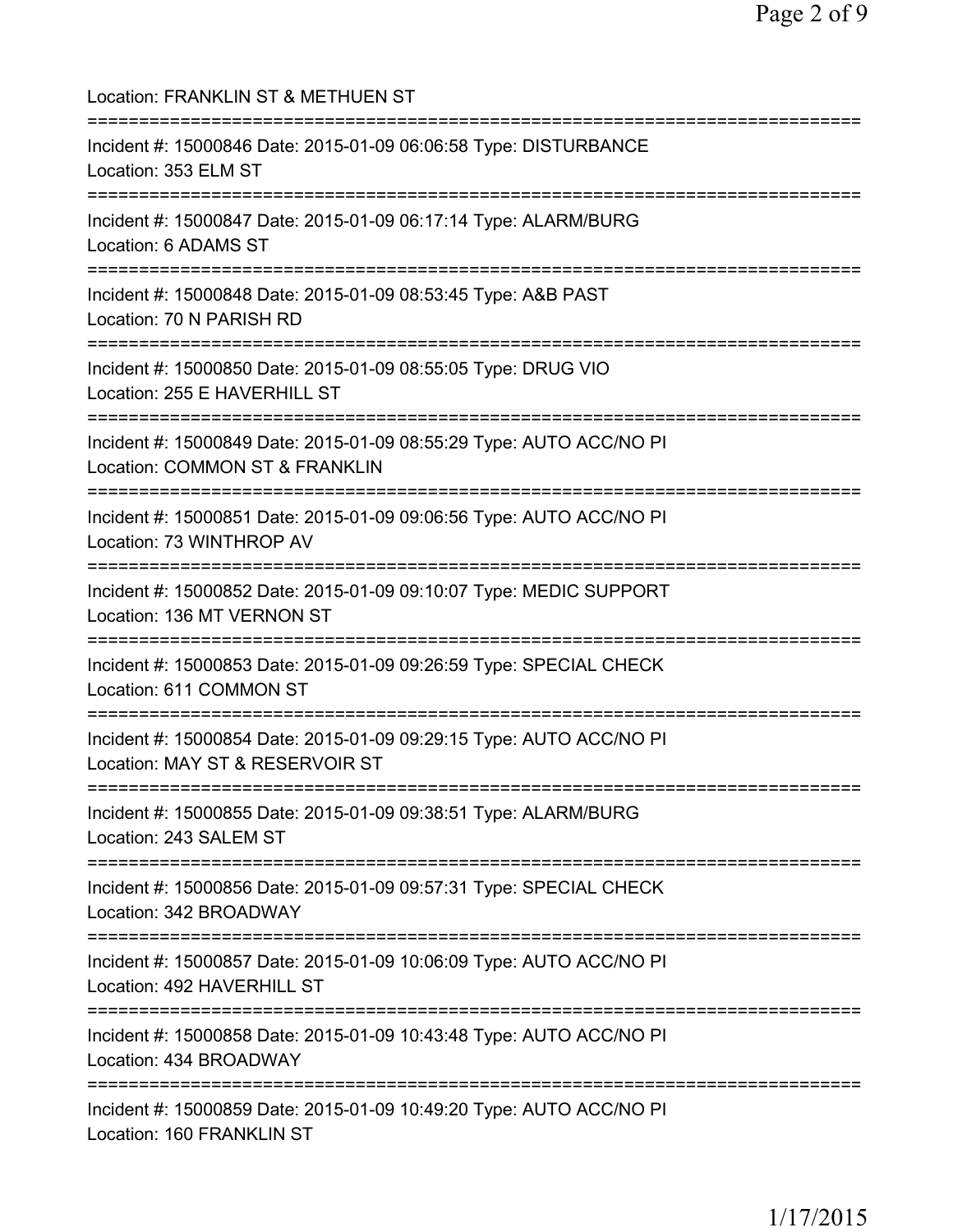| Incident #: 15000860 Date: 2015-01-09 10:53:50 Type: CK WELL BEING<br>Location: 105 S BOWDOIN ST                                                                           |
|----------------------------------------------------------------------------------------------------------------------------------------------------------------------------|
| Incident #: 15000861 Date: 2015-01-09 11:07:18 Type: GENERAL SERV<br>Location: 208 FARNHAM ST                                                                              |
| Incident #: 15000862 Date: 2015-01-09 11:12:58 Type: M/V STOP<br>Location: BROADWAY & ESSEX ST                                                                             |
| Incident #: 15000863 Date: 2015-01-09 11:31:19 Type: CARJACKING<br>Location: MONMOUTH ST & THORNDIKE ST                                                                    |
| Incident #: 15000864 Date: 2015-01-09 11:32:41 Type: ASSIST FIRE<br>Location: 153 UNION ST #BASEMENT                                                                       |
| Incident #: 15000865 Date: 2015-01-09 11:35:33 Type: INVEST CONT<br>Location: 248 BROADWAY                                                                                 |
| ======================================<br>Incident #: 15000866 Date: 2015-01-09 11:50:23 Type: ALARM/BURG<br>Location: 93 BOWDOIN ST<br>================================== |
| Incident #: 15000867 Date: 2015-01-09 12:02:24 Type: SPECIAL CHECK<br>Location: MCDONALDS / 50 BROADWAY                                                                    |
| Incident #: 15000868 Date: 2015-01-09 12:03:10 Type: DOMESTIC/PROG<br>Location: 550 BROADWAY #402                                                                          |
| Incident #: 15000870 Date: 2015-01-09 12:35:12 Type: FRAUD<br>Location: 90 LOWELL ST                                                                                       |
| Incident #: 15000869 Date: 2015-01-09 12:35:50 Type: DRUG VIO<br>Location: 358 ANDOVER ST                                                                                  |
| Incident #: 15000871 Date: 2015-01-09 12:57:43 Type: B&E/MV/PAST<br>Location: 48 UNION ST                                                                                  |
| Incident #: 15000872 Date: 2015-01-09 13:15:09 Type: TOW/REPOSSED<br>Location: 10 CORNISH ST                                                                               |
| Incident #: 15000873 Date: 2015-01-09 13:25:40 Type: MV/BLOCKING<br>Location: 33 STATE ST                                                                                  |
|                                                                                                                                                                            |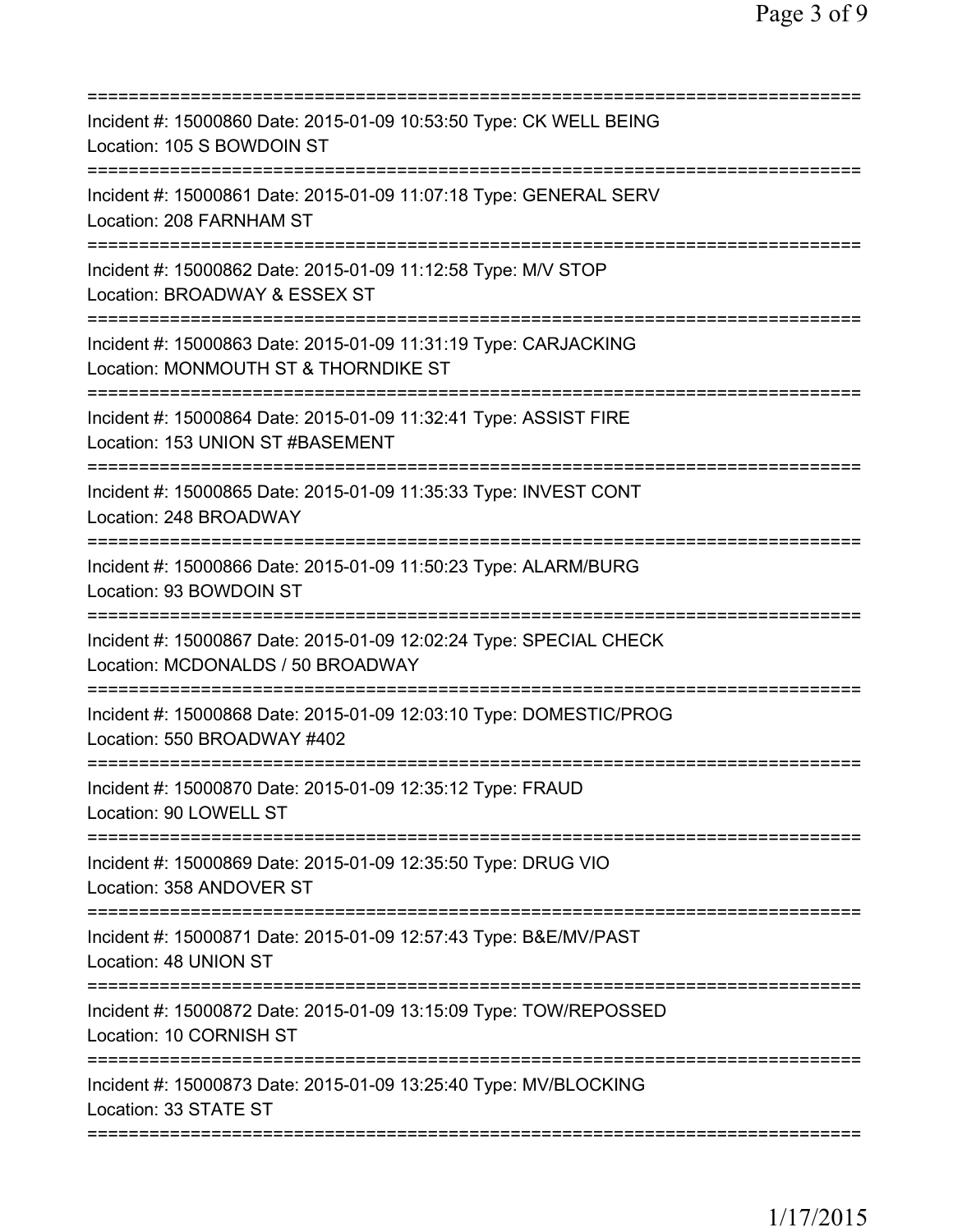| Incident #: 15000875 Date: 2015-01-09 13:26:11 Type: SUS PERS/MV<br>Location: 13 KENDALL ST                                            |
|----------------------------------------------------------------------------------------------------------------------------------------|
| Incident #: 15000874 Date: 2015-01-09 13:26:28 Type: ASSIST FIRE<br>Location: 30 WELLS ST                                              |
| Incident #: 15000876 Date: 2015-01-09 13:42:17 Type: SUICIDE ATTEMPT<br>Location: 461 HAVERHILL ST #2                                  |
| Incident #: 15000877 Date: 2015-01-09 13:51:57 Type: SUS PERS/MV<br>Location: BROADWAY & VALLEY ST                                     |
| Incident #: 15000878 Date: 2015-01-09 13:57:18 Type: DOMESTIC/PAST<br>Location: 50 CEDAR ST #REAR FL 1                                 |
| ==========================<br>Incident #: 15000879 Date: 2015-01-09 13:59:05 Type: GENERAL SERV<br>Location: MERRIMACK ST & S UNION ST |
| Incident #: 15000880 Date: 2015-01-09 14:09:44 Type: PARK & WALK<br>Location: S BROADWAY & SALEM ST                                    |
| Incident #: 15000881 Date: 2015-01-09 14:18:26 Type: TRESPASSING<br>Location: 13 CAMELLA TEOLI WY                                      |
| Incident #: 15000882 Date: 2015-01-09 14:29:21 Type: ALARM/BURG<br>Location: 51 HIGH ST                                                |
| Incident #: 15000883 Date: 2015-01-09 14:38:10 Type: SUS PERS/MV<br>Location: 110 OXFORD ST                                            |
| Incident #: 15000884 Date: 2015-01-09 14:46:01 Type: 911 HANG UP<br>Location: 18 FRANKLIN ST #506B                                     |
| Incident #: 15000885 Date: 2015-01-09 14:50:48 Type: UNATENEDCHILD<br>Location: N PARISH RD & OSGOOD ST                                |
| Incident #: 15000886 Date: 2015-01-09 15:03:38 Type: MEDIC SUPPORT<br>Location: 461 HAVERHILL ST #2                                    |
| Incident #: 15000887 Date: 2015-01-09 15:17:10 Type: FIGHT<br><b>Location: SHAWSHEEN RD</b>                                            |
| Incident #: 15000888 Date: 2015-01-09 15:20:11 Type: TOW OF M/V                                                                        |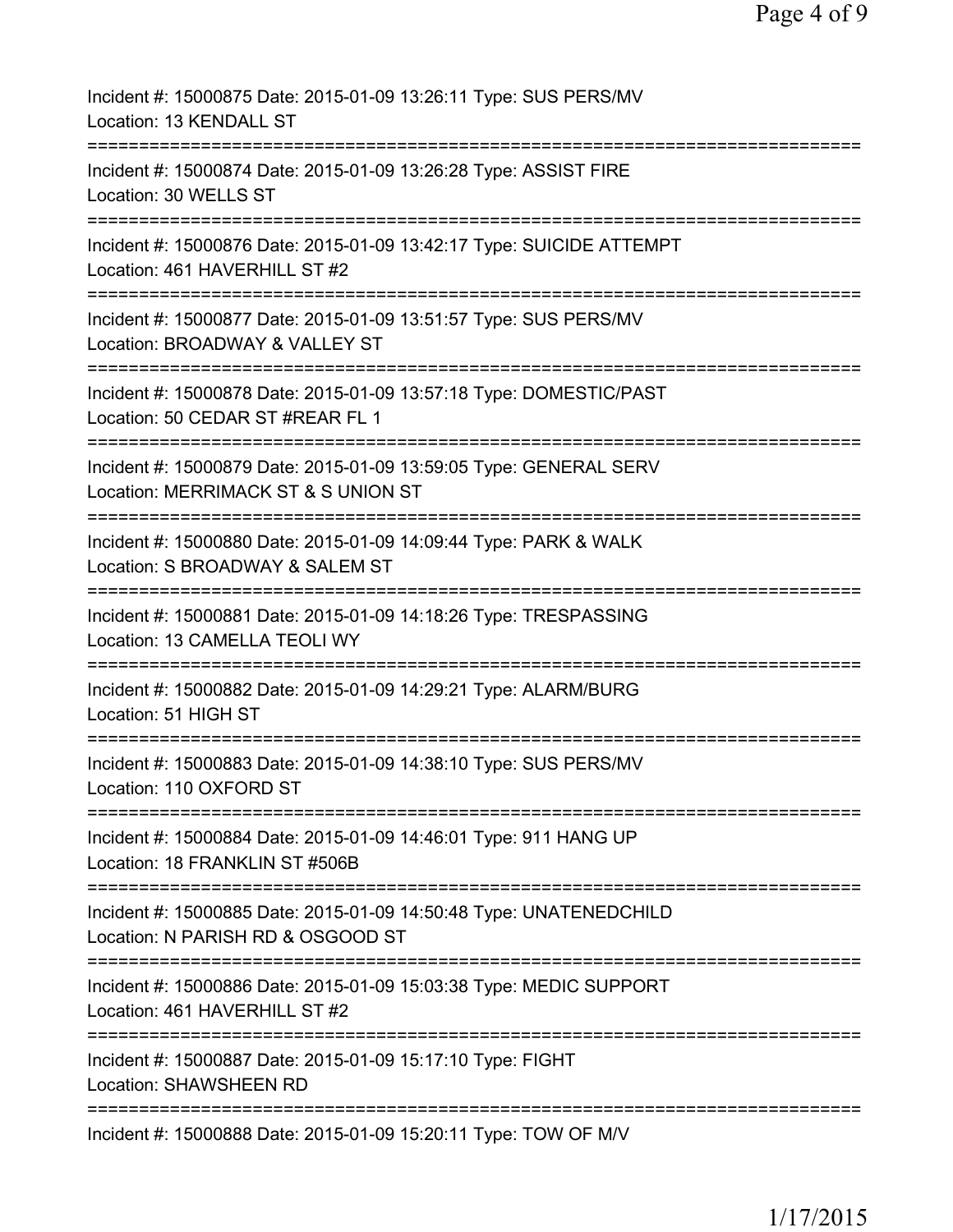| Location: AMESBURY ST & LEBANON ST                                                                                                |
|-----------------------------------------------------------------------------------------------------------------------------------|
| Incident #: 15000889 Date: 2015-01-09 15:20:57 Type: ABAND MV<br>Location: 1 ARBOR ST                                             |
| Incident #: 15000890 Date: 2015-01-09 15:24:32 Type: HIT & RUN M/V<br>Location: ANDOVER ST & S BROADWAY                           |
| Incident #: 15000891 Date: 2015-01-09 15:39:34 Type: 209A/VIOLATION<br>Location: 8 DIAMOND ST #22<br>============================ |
| Incident #: 15000892 Date: 2015-01-09 15:47:09 Type: AUTO ACC/NO PI<br>Location: COMMONWEALTH DR & MARSTON ST                     |
| Incident #: 15000893 Date: 2015-01-09 15:49:52 Type: M/V STOP<br>Location: COMMON ST & HAMPSHIRE ST                               |
| Incident #: 15000894 Date: 2015-01-09 16:00:26 Type: M/V STOP<br>Location: LAWRENCE ST & LEXINGTON ST                             |
| Incident #: 15000895 Date: 2015-01-09 16:03:39 Type: SPECIAL CHECK<br>Location: 300 CANAL ST                                      |
| Incident #: 15000896 Date: 2015-01-09 16:17:57 Type: HIT & RUN M/V<br>Location: PARTHUM SCHOOL / 255 E HAVERHILL ST               |
| Incident #: 15000897 Date: 2015-01-09 16:21:27 Type: CK WELL BEING<br>Location: 86 BEACON ST #1                                   |
| Incident #: 15000898 Date: 2015-01-09 16:43:14 Type: AUTO ACC/NO PI<br>Location: 113 HAVERHILL ST                                 |
| Incident #: 15000899 Date: 2015-01-09 16:47:18 Type: RECOV/STOL/MV<br><b>Location: CANTON ST</b>                                  |
| Incident #: 15000900 Date: 2015-01-09 17:10:25 Type: UNWANTEDGUEST<br>Location: GREATER LAWRENCE FAMILY HEALTH / 150 PARK ST      |
| ========================<br>Incident #: 15000901 Date: 2015-01-09 17:35:00 Type: FIGHT<br>Location: ABBOTT ST & FOSTER ST         |
| Incident #: 15000902 Date: 2015-01-09 17:36:40 Type: M/V STOP<br>Location: ANDOVER ST & S UNION ST                                |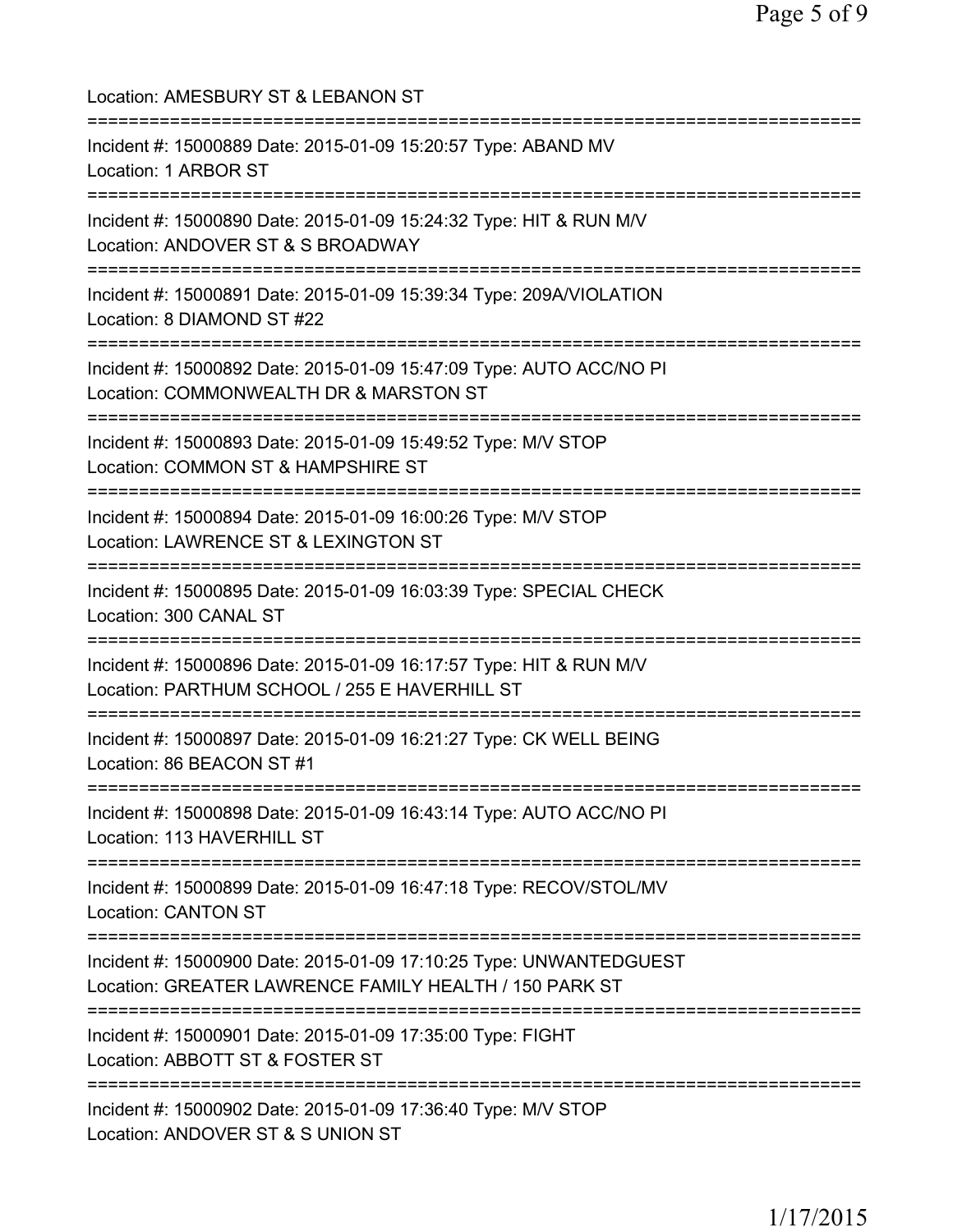| Incident #: 15000903 Date: 2015-01-09 17:38:52 Type: AUTO ACC/UNK PI<br>Location: LASALLE AV & S BROADWAY                                 |
|-------------------------------------------------------------------------------------------------------------------------------------------|
| Incident #: 15000904 Date: 2015-01-09 17:40:08 Type: ALARM/BURG<br>Location: FREEDOM TIRE / 140 S BROADWAY<br>=========================== |
| Incident #: 15000905 Date: 2015-01-09 17:41:31 Type: MISSING PERS<br>Location: 90 LOWELL ST                                               |
| Incident #: 15000906 Date: 2015-01-09 17:46:11 Type: DISTURBANCE<br>Location: LOWELL ST & MARGIN ST                                       |
| Incident #: 15000907 Date: 2015-01-09 17:49:49 Type: AUTO ACC/NO PI<br>Location: 38 LAWRENCE ST                                           |
| Incident #: 15000909 Date: 2015-01-09 17:59:52 Type: LOST PROPERTY<br>Location: 90 LOWELL ST                                              |
| Incident #: 15000908 Date: 2015-01-09 18:00:35 Type: SHOTS FIRED<br><b>Location: BERNARD AV</b>                                           |
| Incident #: 15000910 Date: 2015-01-09 18:17:46 Type: COUNTERFEIT<br>Location: 486 HOWARD ST                                               |
| Incident #: 15000911 Date: 2015-01-09 18:26:25 Type: CK WELL BEING<br>Location: 52 IRENE ST                                               |
| Incident #: 15000912 Date: 2015-01-09 18:28:27 Type: HIT & RUN M/V<br>Location: CONSTANZA MARKET / 271 LAWRENCE ST                        |
| Incident #: 15000913 Date: 2015-01-09 18:47:23 Type: M/V STOP<br>Location: ABBOTT ST & FOSTER ST                                          |
| Incident #: 15000914 Date: 2015-01-09 19:06:48 Type: DRUG OVERDOSE<br>Location: 40 UNION ST                                               |
| Incident #: 15000915 Date: 2015-01-09 19:15:39 Type: B&E/PAST<br>Location: 75 CYPRESS AV                                                  |
| Incident #: 15000916 Date: 2015-01-09 19:17:37 Type: LARCENY/PAST<br>Location: ESSEX TOWERS / 18 FRANKLIN ST #506B FL 5                   |
|                                                                                                                                           |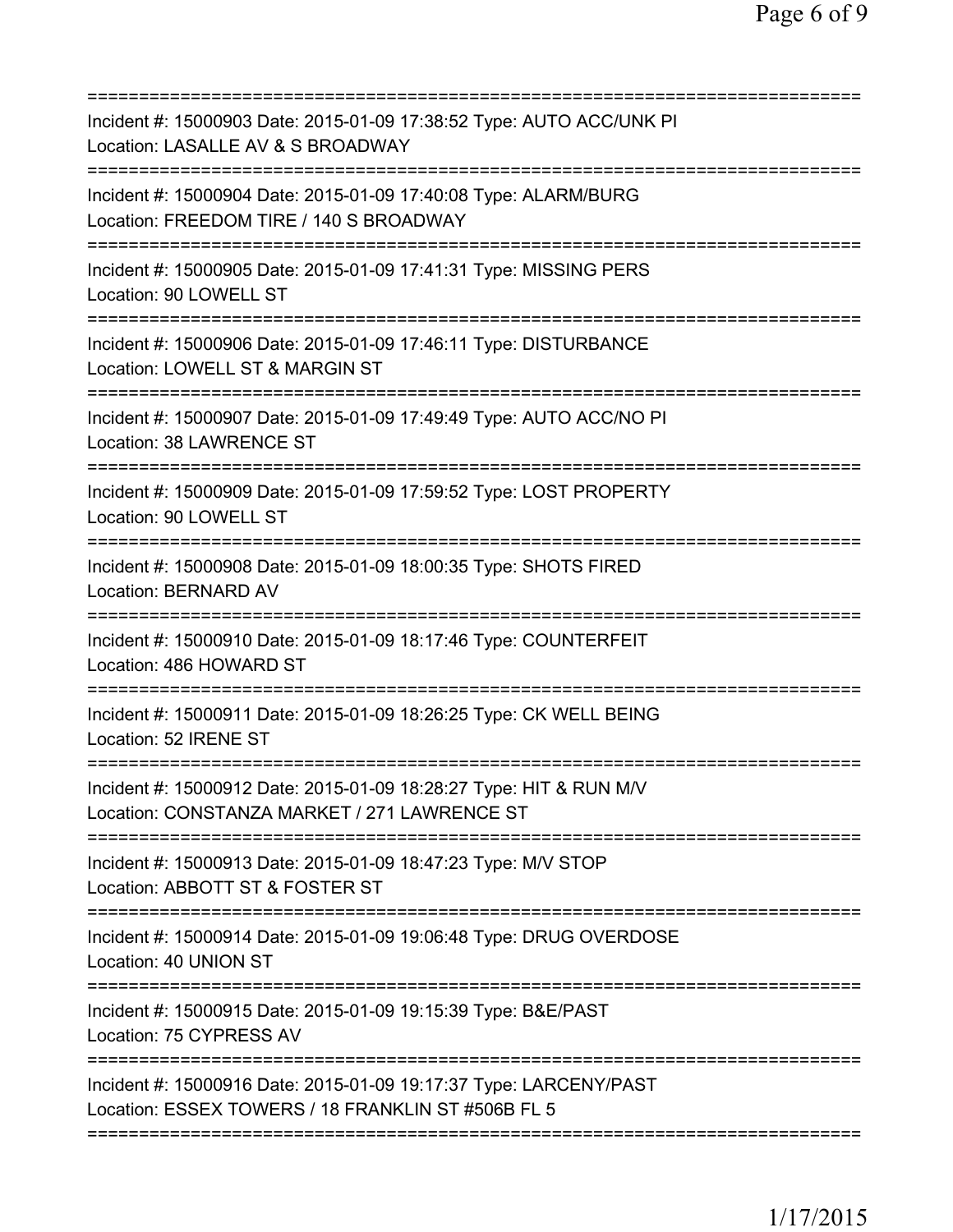| Incident #: 15000917 Date: 2015-01-09 19:26:04 Type: MAN DOWN<br>Location: AMESBURY ST & COMMON ST                                  |
|-------------------------------------------------------------------------------------------------------------------------------------|
| Incident #: 15000918 Date: 2015-01-09 19:29:22 Type: SHOPLIFTING<br>Location: DEMOULAS MARKET / 700 ESSEX ST                        |
| Incident #: 15000919 Date: 2015-01-09 20:07:35 Type: LOCKOUT<br>Location: 327 SALEM ST #A FL 1                                      |
| Incident #: 15000920 Date: 2015-01-09 20:13:19 Type: SUS PERS/MV<br>Location: 1145 ESSEX ST                                         |
| Incident #: 15000921 Date: 2015-01-09 20:14:35 Type: UNWANTEDGUEST<br>Location: LEGACY PARK / 112 MARSTON ST #105 FL 1              |
| Incident #: 15000922 Date: 2015-01-09 20:17:33 Type: NOISE ORD<br>Location: 270 E HAVERHILL ST #16 FL 2                             |
| Incident #: 15000923 Date: 2015-01-09 20:19:46 Type: TENANT PROB<br>Location: 66 RAILROAD ST FL 3                                   |
| Incident #: 15000924 Date: 2015-01-09 20:20:32 Type: DISABLED MV<br>Location: AMESBURY ST & COMMON ST                               |
| Incident #: 15000925 Date: 2015-01-09 20:28:20 Type: NOISE ORD<br>Location: 42 STORROW ST                                           |
| Incident #: 15000926 Date: 2015-01-09 20:42:39 Type: AUTO ACC/PI<br>Location: 507 HAMPSHIRE ST                                      |
| =======================<br>Incident #: 15000927 Date: 2015-01-09 20:49:45 Type: NEIGHBOR PROB<br>Location: 2 MUSEUM SQ #501         |
| ===============================<br>Incident #: 15000928 Date: 2015-01-09 20:50:40 Type: DOMESTIC/PAST<br>Location: 204 OSGOOD ST #2 |
| Incident #: 15000929 Date: 2015-01-09 20:57:58 Type: B&E/PAST<br>Location: 13 HOLT ST FL 2                                          |
| Incident #: 15000931 Date: 2015-01-09 20:59:53 Type: B&E/MV/PAST<br>Location: 14 MASON ST                                           |
| Incident #: 15000930 Date: 2015-01-09 21:02:30 Type: ALARM/BURG                                                                     |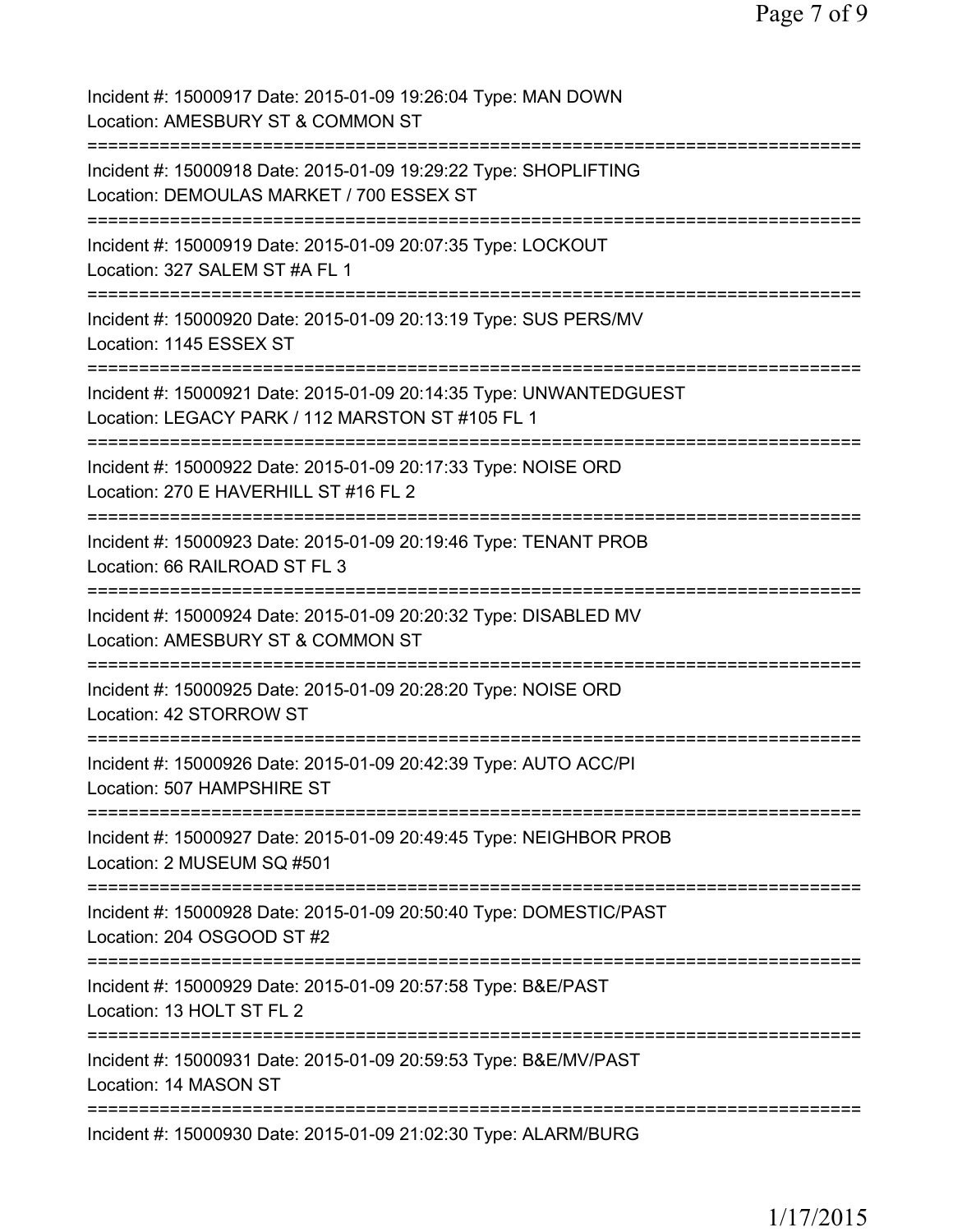Location: DOMINGO TOWING / 24 MEDFORD ST =========================================================================== Incident #: 15000932 Date: 2015-01-09 21:05:33 Type: TRESPASSING Location: 45 BROADWAY #506 =========================================================================== Incident #: 15000933 Date: 2015-01-09 21:10:11 Type: M/V STOP Location: CENTRAL BRIDGE =========================================================================== Incident #: 15000934 Date: 2015-01-09 21:25:20 Type: SUS PERS/MV Location: 50 ISLAND ST FL 5 =========================================================================== Incident #: 15000935 Date: 2015-01-09 21:29:47 Type: NOISE ORD Location: 42 STORROW ST =========================================================================== Incident #: 15000937 Date: 2015-01-09 21:34:40 Type: ROBBERY ARMED Location: BANK OF AMERICA / 257 ESSEX STREET =========================================================================== Incident #: 15000936 Date: 2015-01-09 21:37:53 Type: NOISE ORD Location: 34 CHESTNUT ST FL 2 =========================================================================== Incident #: 15000938 Date: 2015-01-09 22:00:47 Type: SUS PERS/MV Location: 521 LOWELL ST =========================================================================== Incident #: 15000939 Date: 2015-01-09 22:06:05 Type: NOISE ORD Location: AMES ST & TEXAS AV =========================================================================== Incident #: 15000940 Date: 2015-01-09 22:14:58 Type: NOISE ORD Location: 34 CHESTNUT ST =========================================================================== Incident #: 15000941 Date: 2015-01-09 22:32:39 Type: ALARM/BURG Location: SAL'S RESTURANT / 354 MERRIMACK ST =========================================================================== Incident #: 15000942 Date: 2015-01-09 22:33:57 Type: ALARM/BURG Location: CVS / 205 S BROADWAY =========================================================================== Incident #: 15000943 Date: 2015-01-09 22:54:24 Type: M/V STOP Location: RESERVOIR ST =========================================================================== Incident #: 15000944 Date: 2015-01-09 22:55:19 Type: M/V STOP Location: ELM ST & HAMPSHIRE ST =========================================================================== Incident #: 15000945 Date: 2015-01-09 23:01:20 Type: ALARM/BURG Location: FREEDOM TIRE / 140 S BROADWAY